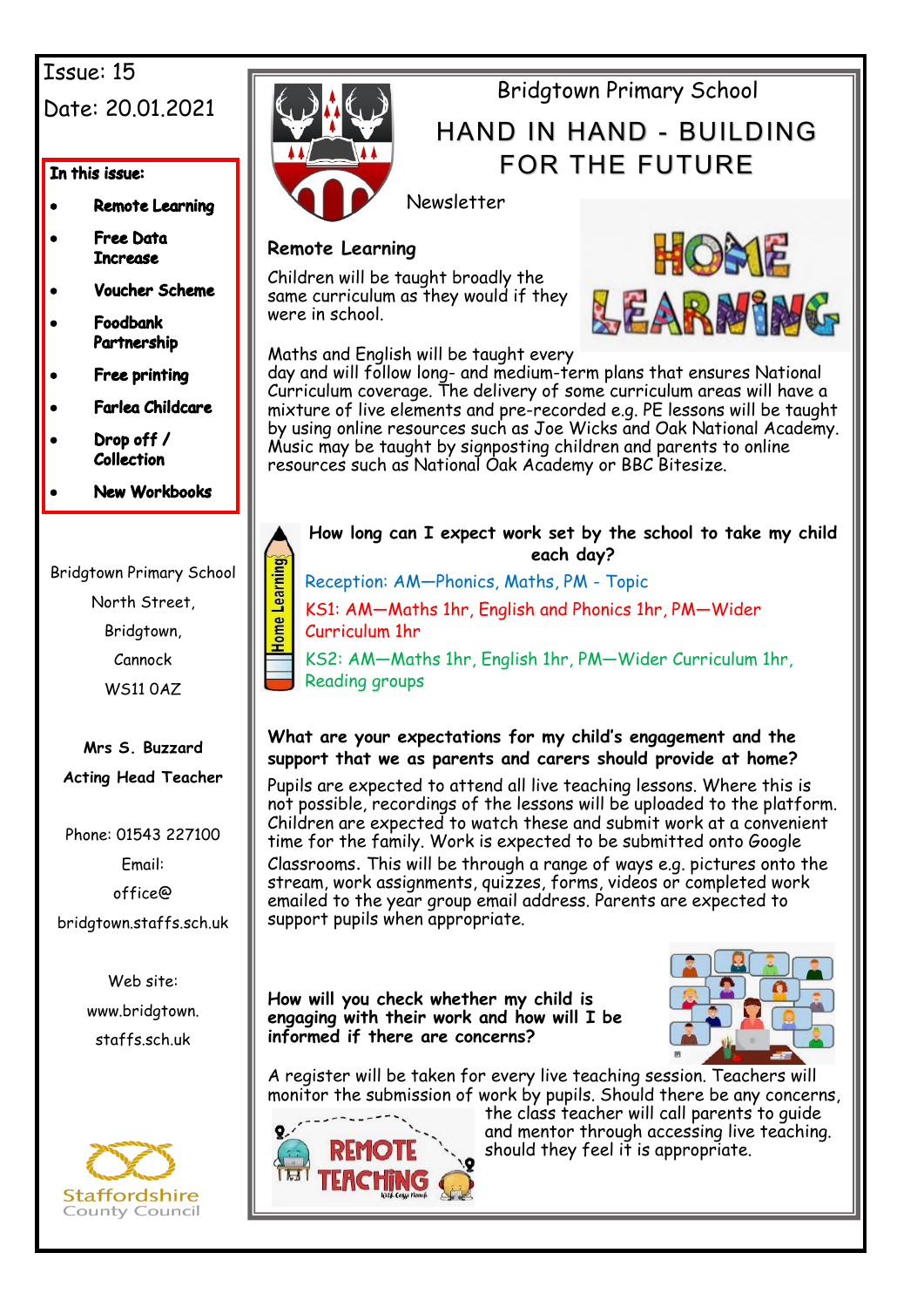#### **Free Data Increase**

Are you struggling with live streaming? Does you screen keep freezing? **Please contact the office as we may be able to help.**

DfE is working in partnership with mobile network operators to help schools support disadvantaged pupils in years 3 to 11 who rely on a mobile internet connection when their face-to-face education is disrupted by coronavirus (COVID-19).

Disadvantaged families may be able to benefit from free increases to their mobile data if they're a customer of either:

- $\circ$  FF
- $\circ$   $\Omega$
- ♦ Sky Mobile
- SMARTY
- Tesco Mobile
- Three
- Virgin Mobile
- Vodafone

This scheme temporarily increases data allowances for mobile phone users on certain networks. This is so that children and young people can access remote education if their face-to-face education is disrupted.

Schools, trusts and local authorities can request mobile data increases for children and young people who meet all 3 of these criteria:

- do not have fixed broadband at home
- cannot afford additional data for their devices
- are experiencing disruption to their face-to-face education

Please contact the school on office@bridgtown.staffs.sch.uk to see if you are eligible.

For each request, we need to know:

- the name of the account holder
- the number of the mobile device
- the mobile network of that device (for example Three)

#### **Another option for increasing internet access**

If increasing mobile data isn't a suitable option for some children, schools can also [request 4G](https://get-help-with-tech.education.gov.uk/how-to-request-4g-wireless-routers)  [wireless routers.](https://get-help-with-tech.education.gov.uk/how-to-request-4g-wireless-routers) Please contact the school office who can help: office@bridgtown.staffs.sch.uk